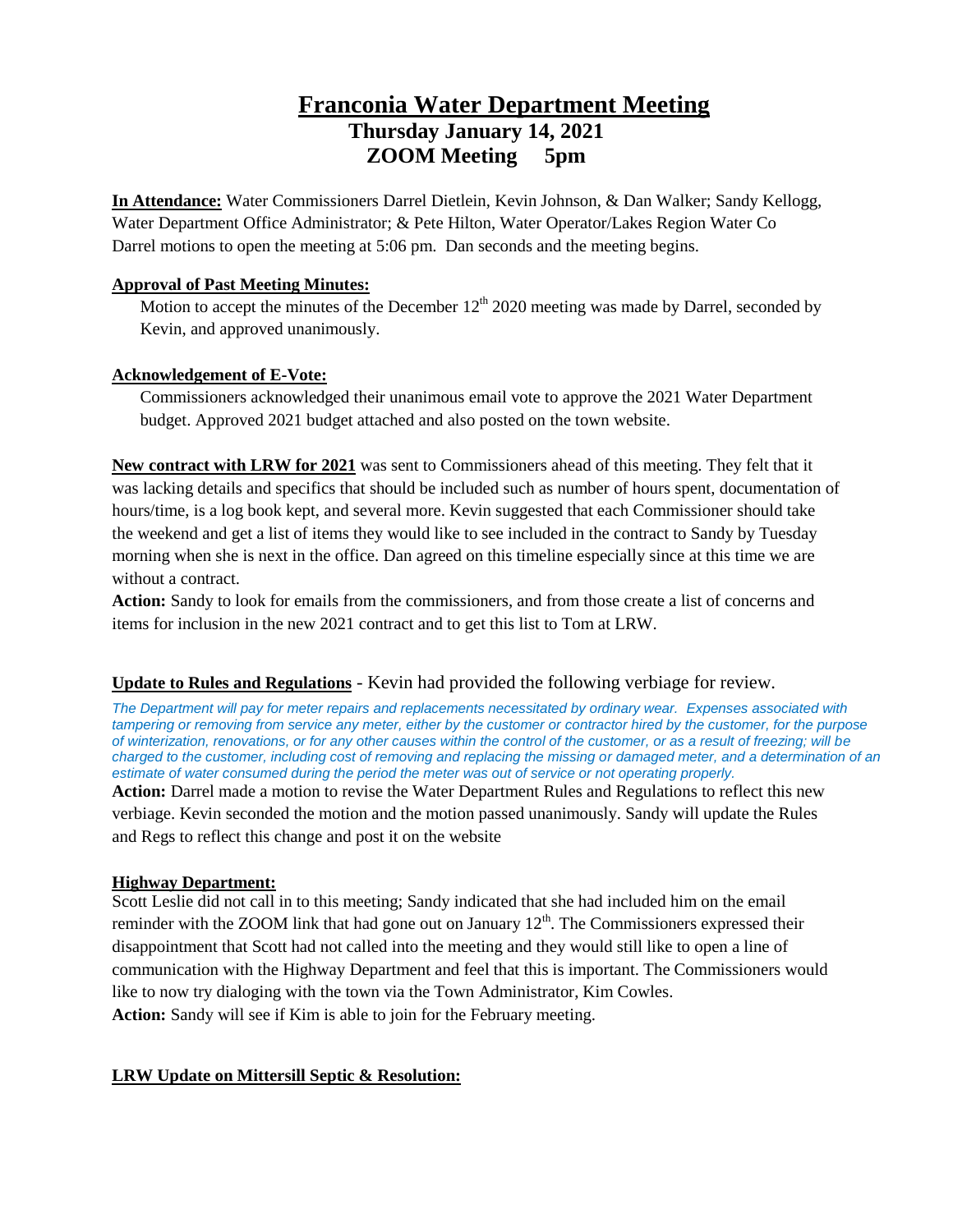Tom Mason from LRW did not call in and Pete was on vacation during the time of the repair so there was no update available other than that Pete thought that this repair had been made and all was complete. Kevin expressed concern that the required separation of water and sewer line has not been met, but has now been discovered. Darrel felt certain that this situation would be "grandfathered" as it was preexisting. Kevin also indicated that the FWD should prepare a letter to be signed by the homeowners that would absolve FWD of any future repairs.

**Action:** Sandy to check with Tom on status of this repair. Sandy also to contact the Waste Water Bureau to ascertain if this situation is in fact "grandfathered", then run the situation by the Town Attorney.

#### **Pete's Update:**

 **Lead Mitigation** at Mittersill: Of the 10 sites sampled there were 3 new "hits" on Hubertus Ring. Darrel found the notices on OneStop and shared them. They indicate a Copper Exceedance. Pete thought that a notification letter from NHDES should have been received. Sandy indicated that notification had not yet been received.

**Action:** Sandy will watch for it so that she can take the appropriate administrative mitigation steps as will be outlined in the letter. Sandy also to reach out to customers regarding these results and that an exceedance of Copper may result in deterioration of their pipes and manifest as small leaks over time.

 **Mittersill Project Update:** Pete indicated that he was unaware that FWD was planning to move forward with both Phase I and Phase II of the 2021 Mittersill Projects and so had only prepurchased materials for Phase I in 2020. He also updated the LRW quote with detailed cost info on the long & short services. Phase I - Mittersill to Woodchuck has 5 long  $\&$  1 short and that Phase II - Woodchuck Trail has 6 short  $\&$  4 long. He also mentioned that there may be an additional cost in getting rid of extra fill as the person who has been taking this may no longer be interested.

**Action:** Sandy will update the 2021 Mittersill Project estimate sheet and get that to the Commissioners.

- Leak/(Spring?) on Hubertus Ring Update: Pete is confident that this is not a leak. Pete went up and shut the water off to this area and the water still kept bubbling. This also happened last year. The Commissioners asked that he keep this on his radar. **Action:** Pete to check back on it in June/July when things are drier.
- **Mittersill Storage Tank Mixer** it appears that the mixer on this storage tank has stopped working. Pete has contacted the company to see when they will be able to come and take a look at it. He believes that the unit is still under warranty. They may not be able to do the repair until the spring when the weather improves.

#### **Sandy's Update:**